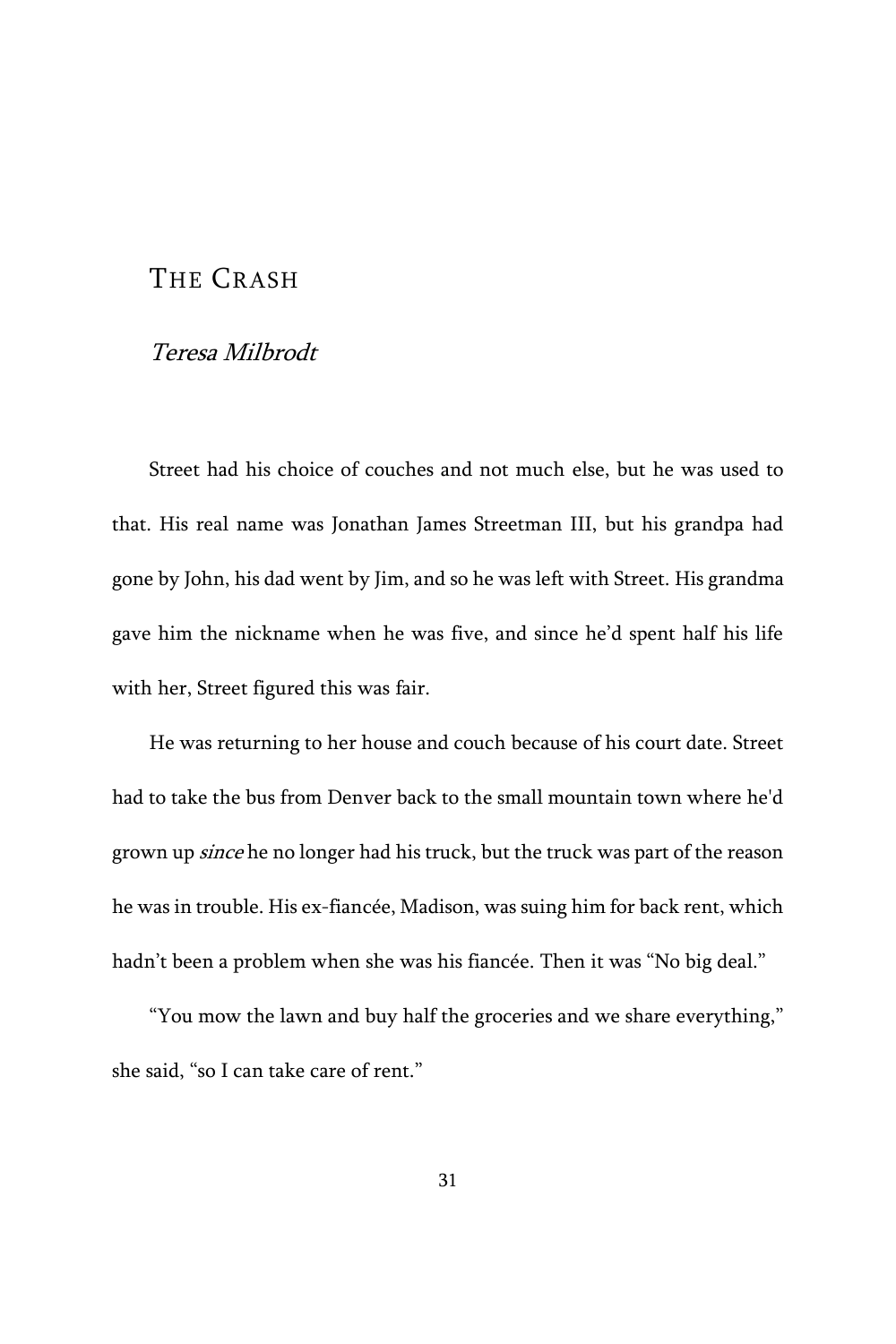Then he broke off the engagement and backed into her car that was parked along the curb. She'd just called him an asshole, among other choice names, so the crunch had been sadly satisfying. Street figured it wasn't that tragic since nothing had died, but Madison was a jilted bride-to-be and the car dent didn't improve things.

Street admitted there were many things he should've done differently. He shouldn't have driven away after denting her trunk.

He should've given her money for rent, gotten a receipt, and not assumed they were bound for happily-ever-after.

Now his truck was bound for the scrap yard since the transmission had died the week after he returned to Denver and would cost too much to repair, but he didn't mind getting rides and walking. The truck had over two hundred thousand miles on it and deserved to be laid to rest, so six months after breaking off the engagement, he returned to the scene of the crime without his accomplice.

Street's grandma met him at the gas station that was also the bus stop and drove him a mile out of town to her house. She was very active for seventyfive years old—tended to a huge flower and vegetable garden, walked every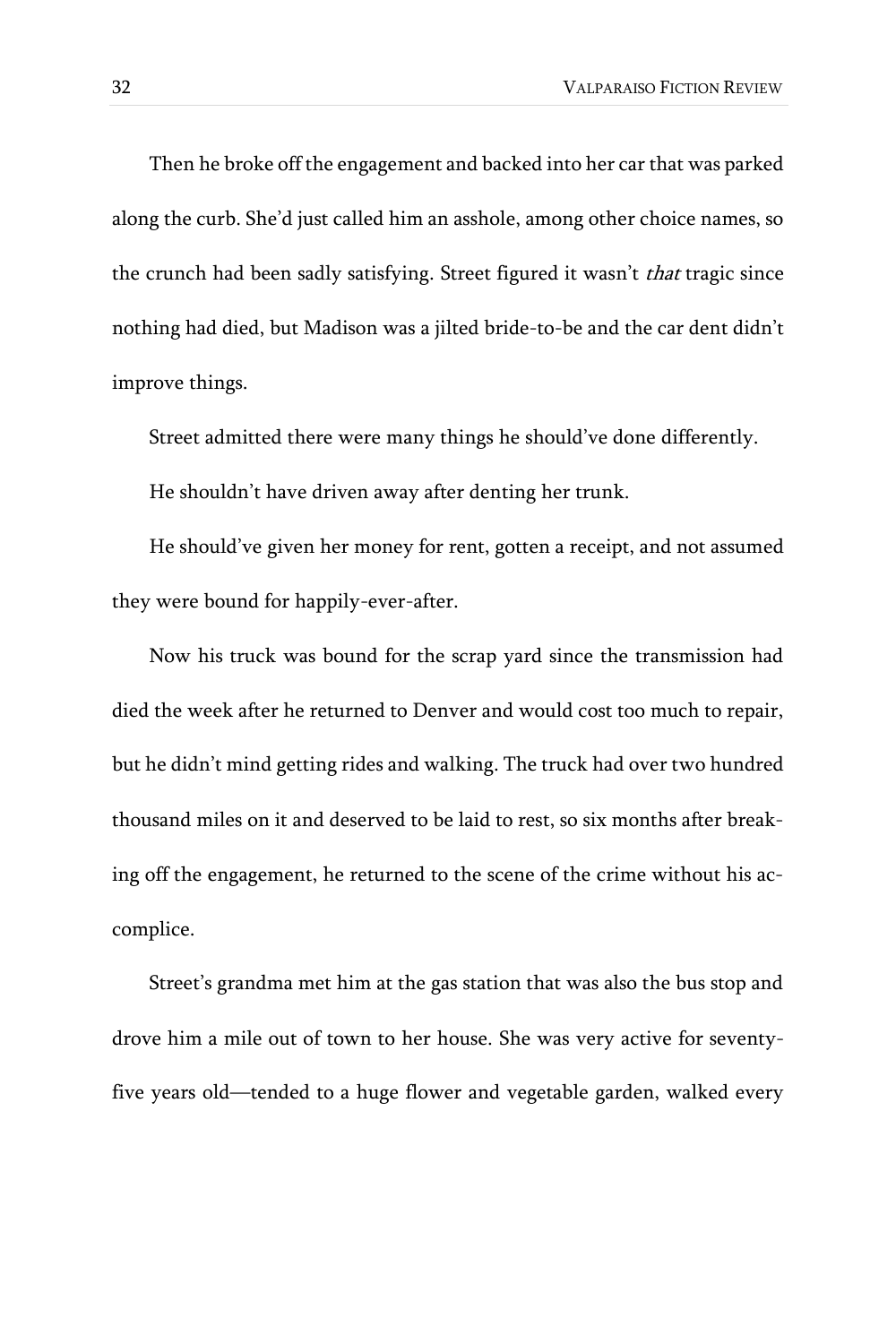day in the fields surrounding her house, and volunteered at the local community arts center. She'd put in a good word for him around town, and Street had arranged to resume his old jobs—maintaining the green at the golf course and cutting grass at the cemetery. They weren't too different. Both places were quiet. Both were full of old people and ghosts he could see out of the corner of his eye. Both were frequented by his late grandfather, an avid golfer, carpenter, and reformed drinker.

For years Street had alternated spending one year in Denver with his mom and one year in the small mountain town with his grandparents, wherever felt most comfortable at the time. After breaking up with Madison, Denver was the better option. Madison had lived her whole twenty-five years in that small mountain town, and half her family was there, too. A ready-made posse.

Street wanted to escape, be anonymous, make some money, and let tempers cool before the court date. He'd worked at a gas station and lived on a friend's couch, drinking beer and watching whatever game was on in the evening. His roomies were nice guys and he paid a little rent and cleaned the bathroom, but he didn't mind returning to town, court date or not.

He'd been thinking about what he left behind—a few shirts, some pants, some underwear, and two shoe boxes of full childhood toys, pictures, and other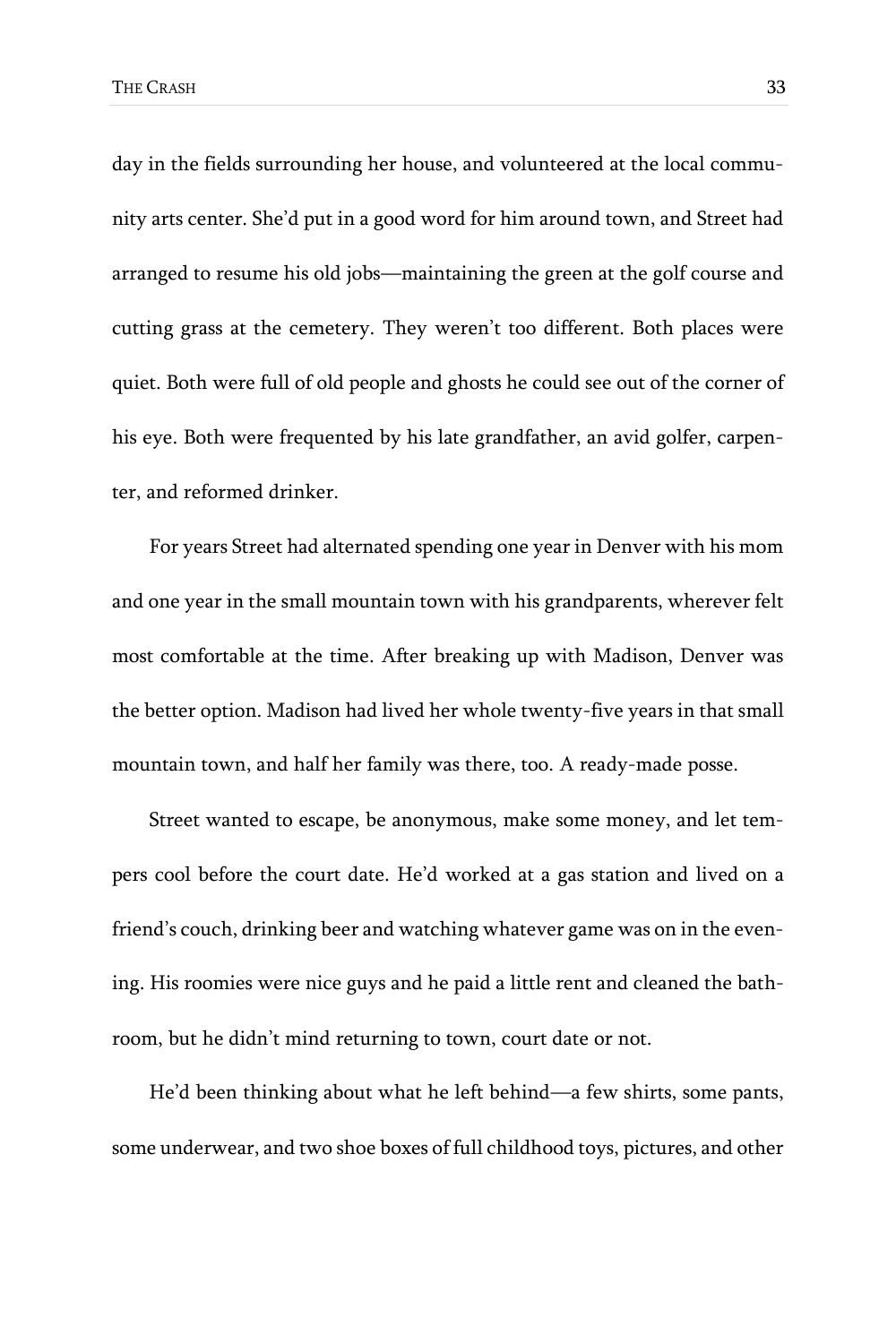mementos he'd left under Madison's bed. Street didn't remember what was in the boxes exactly, only that they were things that had been important to him at one time, important enough to move back and forth from his mom's apartment to his grandparents' house.

Madison had probably forgotten they were there, but Street wasn't ready to face her yet. Instead he went to the grocery store with his grandma to pick up things for dinner. He did the usual—pushed the cart while she loaded it with bread, produce, ground beef, and tomato sauce. He smiled and nodded at people he knew, which was half of everyone they saw, but nobody nodded back. Street puckered his mouth and plodded forward, watching his tennis shoes on the white tile floor. He hadn't expected a warm welcome, but he hadn't expected to be nearly invisible, condemned to the lowly caste of carwrecking engagement-breakers.

He knew the politics of small towns, how even when people felt bad for you they couldn't show it. These towns were insular, clannish, and forced people to take sides, easily becoming the center of their own universes because there was nothing else around. He couldn't avoid people in the grocery, but they could avoid making eye contact with him.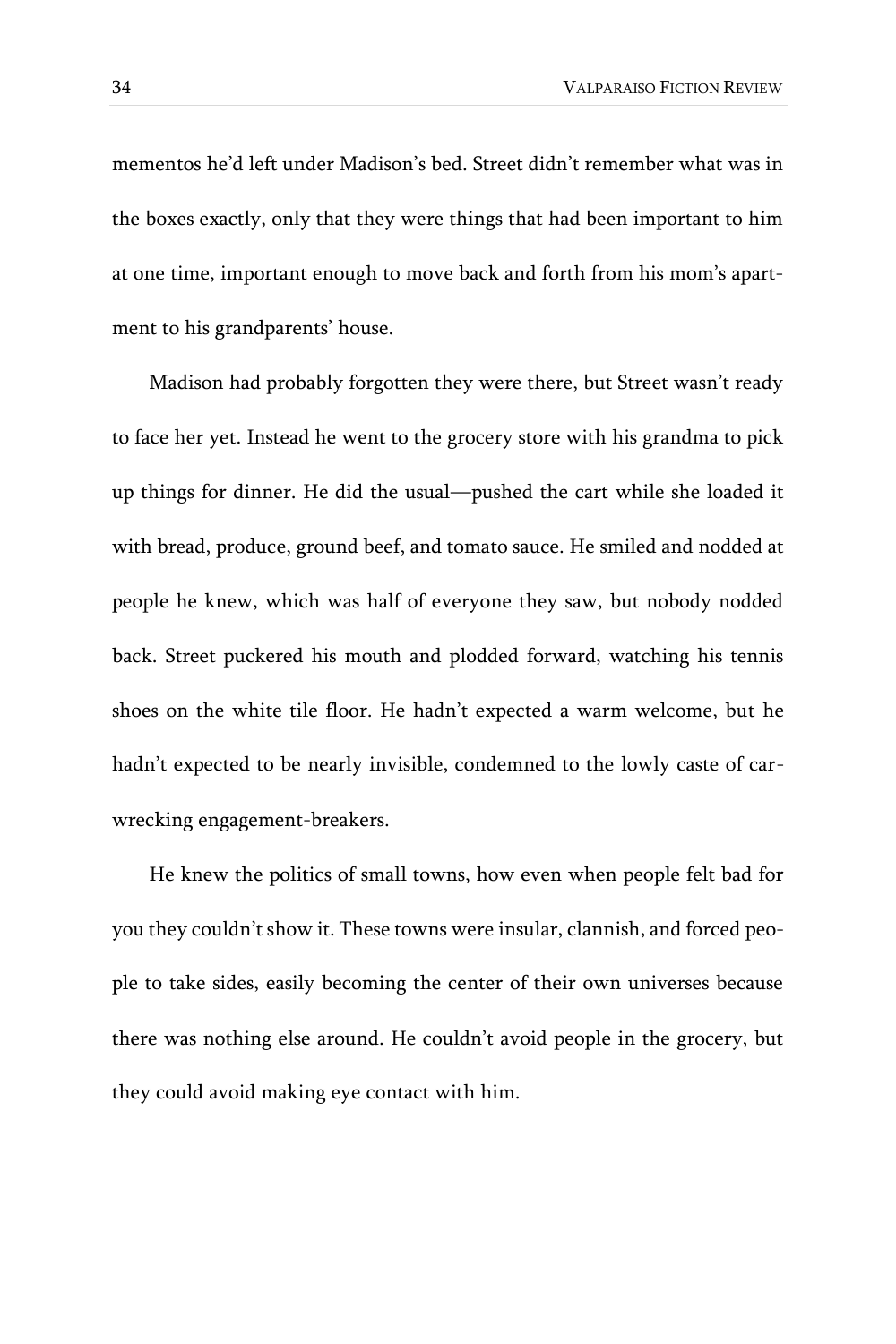Street wanted to make an announcement over the intercom: There's a special on ground chuck, and I am not a jerk. These people had known him since he was six. They'd bought his Boy Scout popcorn, marching band candy bars, prom fundraiser magazines, and attended his band concerts and high school graduation ceremony, but they would not breach their loyalty to Madison, the townie and jilted lover.

In the parking lot, Street plodded after his grandma, sure that if a SUV smacked into him, no one would care. Except for his grandma. She was making his favorite cheese-stuffed hamburgers for dinner. At least he liked her couch, and the laundry-detergent-floral-room-freshener-beef-stew scent of her house. For now he could exist as her imaginary friend since no one else in town seemed like they were able to see him.

§

That night Street walked the mile into town to the Silverhorn Bar; the only place where a few locals might admit that he existed. Street ordered a pint of the only dark beer on tap, a brew whose name he could never remember. He rested his elbows on the bar, stuck his finger in the foam, licked it off, and thought of his grandpa who'd given up drinking three years after returning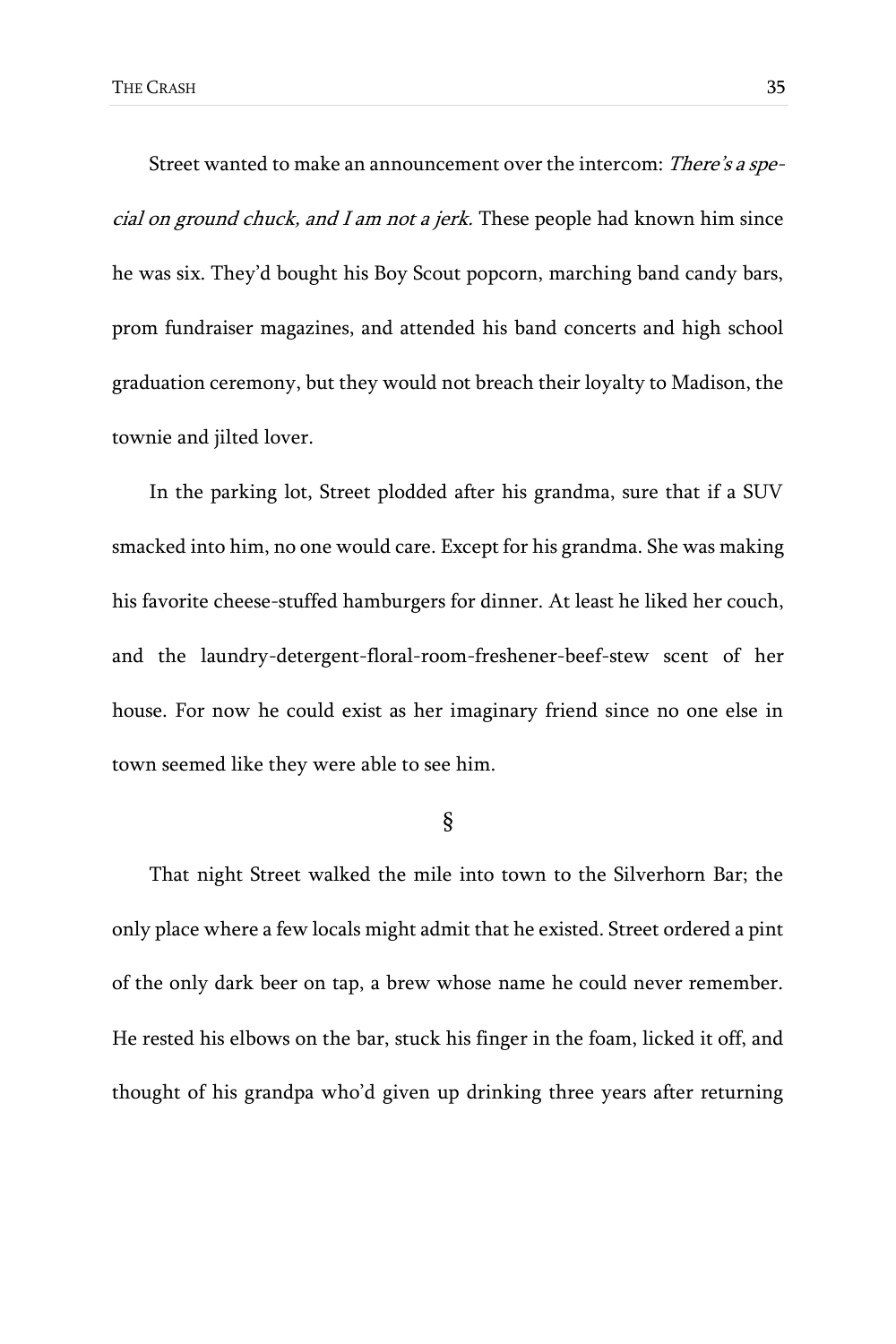from Korea. During those three years, however, he'd spent a lot of time at this bar.

Street had been told that his grandfather had a wild side, but he never saw it. That part of his grandpa stayed tucked in a closet. Street wished his grandpa would have brought it out sometimes like old war medals, showing off his former self. It might have been dusty and embarrassing, but his grandfather was such a calm man; Street would have liked to see something...different.

He wasn't a troubled kid but could have been one, since he'd hung out at the edge of the "wrong crowd," teenagers who often got in trouble with the cops. His grandma reined him back in. She was calm, collected, and could hollow him out with a gaze. She was why he still limited himself to one beer.

Not so for Layla, the sweetly drunk middle-aged woman in the leopard print skirt who sidled up to him and asked where he'd been and how he was doing. She was a cook at a restaurant four doors down, a steakhouse frequented by families and ranchers, and she came to the bar for a pint or four every evening after work. Layla was very neat, never spilled a drop of beer, only her words slurred into slushy sentences by ten at night.

"I'm fine," said Street, giving her a real smile in return.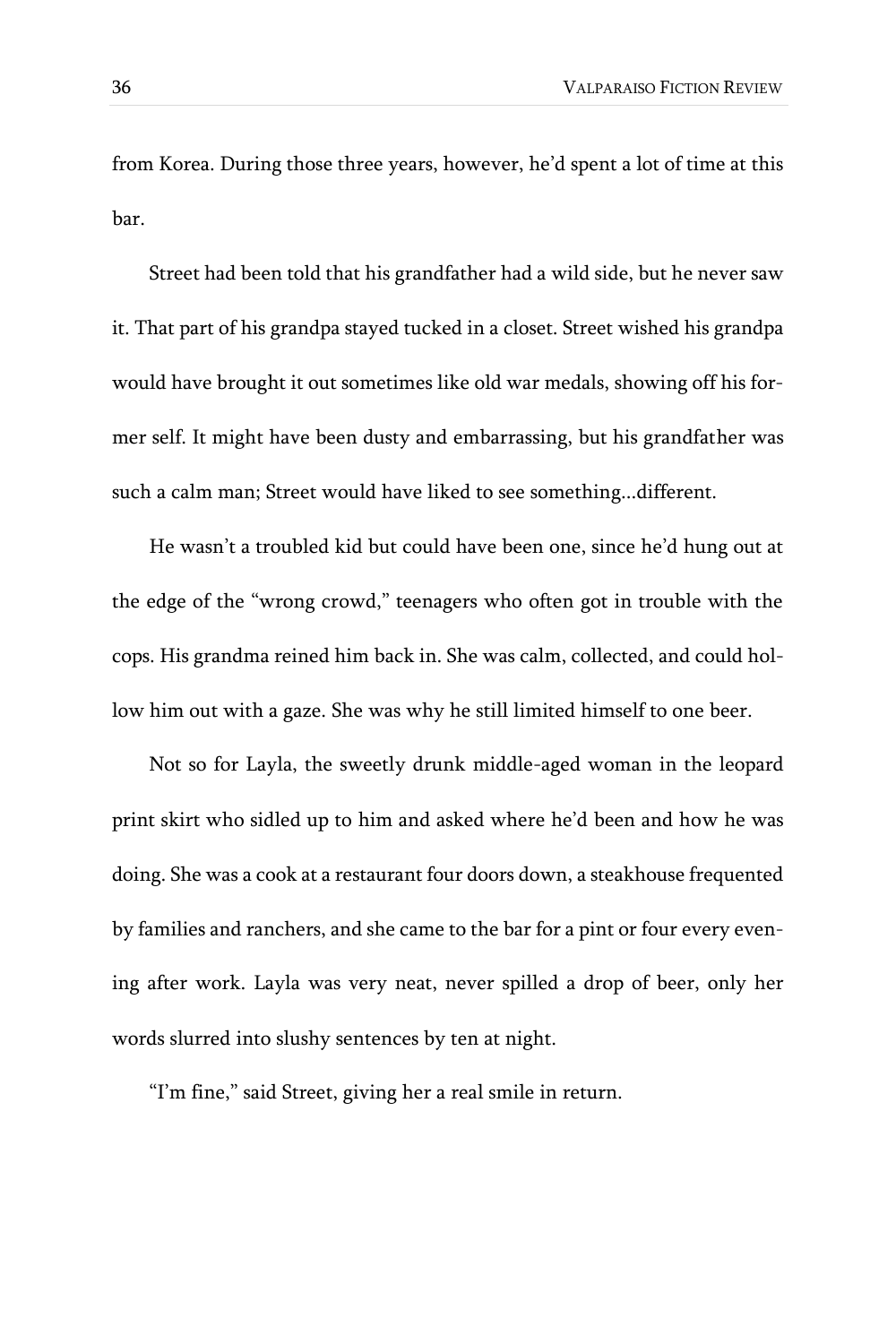She kissed him on the forehead like a mother. He'd missed Layla and her sour-scented hugs. The bar felt like home as much as anywhere else ever had, since he was always coming or going, stuck in this in-between space. Maybe that's why he liked trimming golf courses and graveyards. There was a beginning, an end, and a neatness to it. The regularity was pleasant, but so were the boozy people at Silverhorn. They had personalities set by alcohol, were reliably irked, cheery, or tipsy and pouring out their deepest wine-tinged emotions.

Unlike those at the grocery, they looked him in the eye.

§

Getting back to the cemetery and sitting on the riding mower the next day was an odd comfort. The dead were disinterested in him, perched as usual atop their graves. He felt more at ease with them than with the living in the cemetery, old ladies who tended graves, removed dried flowers, tidied mementos, and had their monthly picnic. All of them—perhaps fifteen women total were members of the Ladies Luncheon and Mourning Society. They were dedicated to maintaining the Memorial Day tradition of cemetery picnics, leaving plates of food for the dead after their monthly cemetery-cleaning sessions.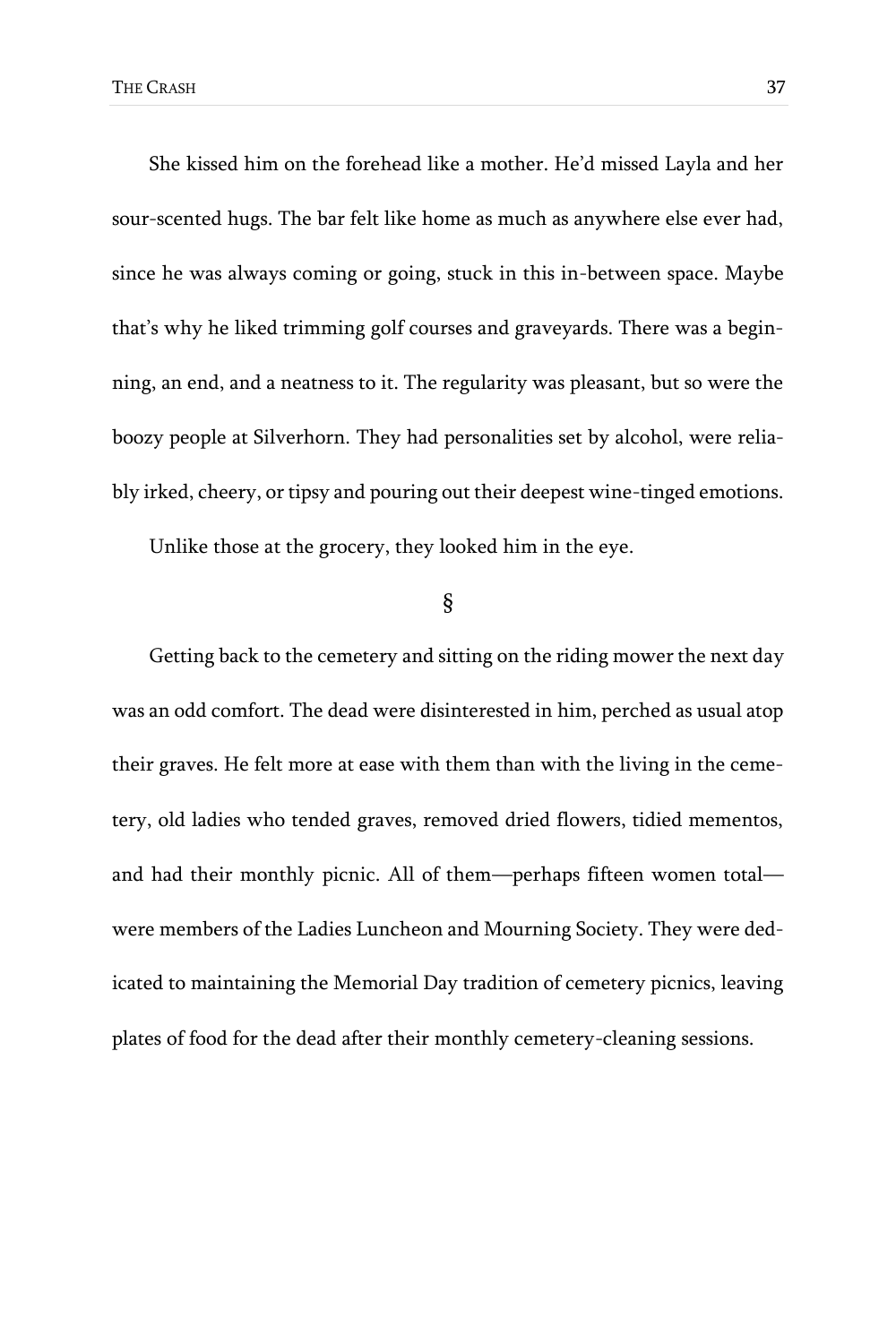Their potlucks involved standard fare—chicken salad sandwiches, Jell-O salad with canned fruit bits, macaroni and potato salads with heavy mayonnaise dressing, and brownies. Today as they set up their card tables, the ladies cast sideways glances in his direction and pursed their cherry-painted lips. To them he was worse than the dead. They would have greeted the dead, but didn't even offer him potato salad. Street tried not to be disappointed, he hated mayonnaise-based salads, but his grandma brought him a plate of food when he was done mowing. He knew the other ladies would sniff at her disapprovingly since elderly women were among the most predictable species on earth.

Street walked over to the football team's graves to eat, the only place in the cemetery where he could find real sympathy. Eight players and a coach had died thirty years ago in a bus accident when the brakes had failed. The young men sat on their graves and nodded at Street, fully understanding his ex-girlfriend predicament because they'd had many such problems of their own while they still lived and breathed, trying to understand the mysterious ritual of dating. They all agreed, women were tricky business.

§

When Street went to Madison's house for his shoe boxes, he figured he should take a police escort, but he took his grandma instead. With her driving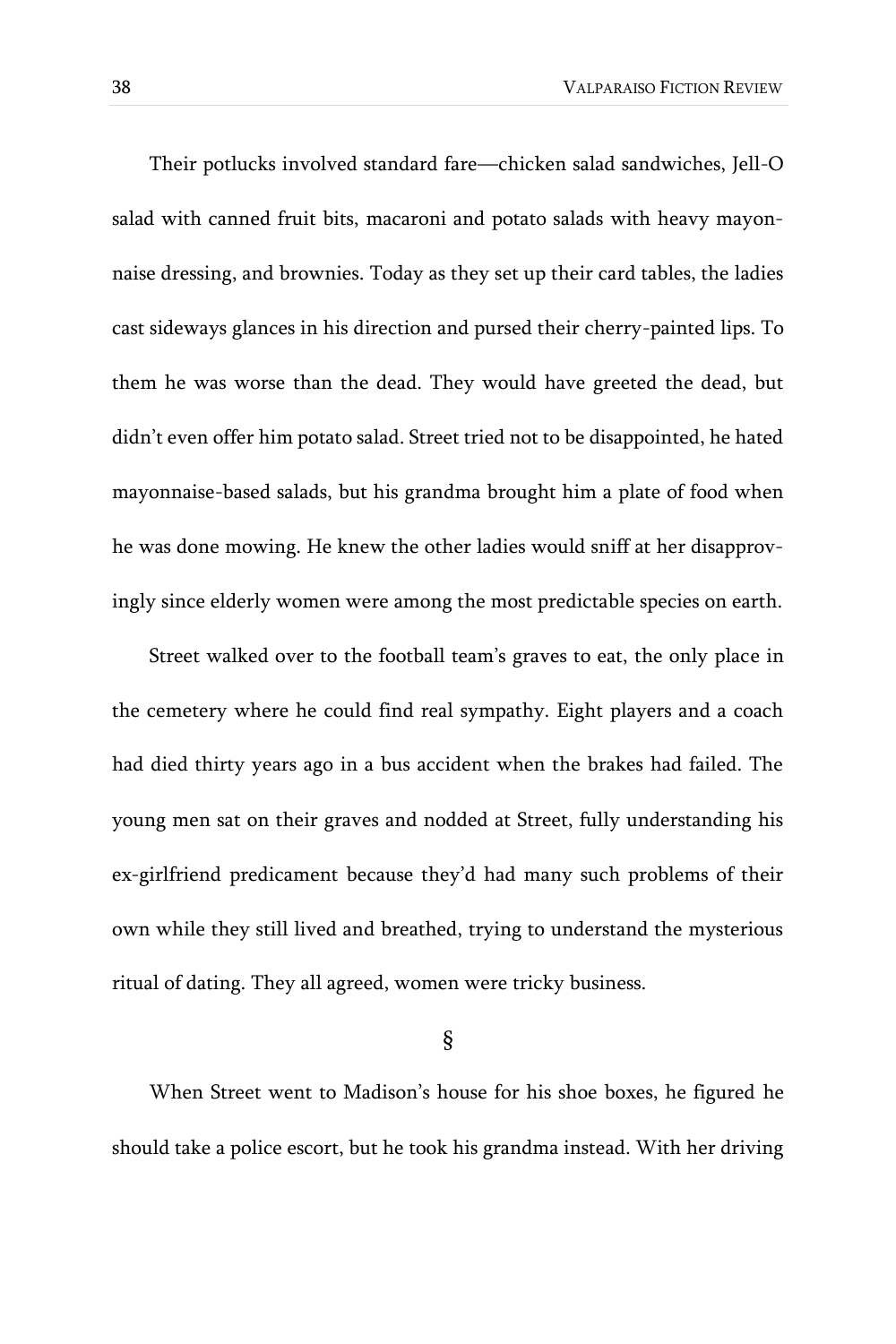him, he couldn't back down. One minute he wanted to talk with Madison, the next he thought it was an awful idea. She would bust his nose. But she might not bust his nose as badly if his grandma were there.

He still loved Madison, even if no one but his grandma believed it. He felt awful for agreeing to the engagement. It had seemed like a good idea at the time, a mutual decision, but it became less attractive the more he considered the implications. Doubts had started riddling his mind after eight weeks. He'd been in town for two years, the longest ever in one place, and his feet were itching. Literally. His heels were dry and cracked, symptomatic of the arid environment and bigger problems. He wanted to live in Denver again. Street couldn't sleep at night, dwelling on his favorite restaurants, bars, hangouts, friends he hadn't seen in months...

Over the next few days he came to the conclusion that he needed to get out. He'd be ready for marriage someday, but that prospect and the small mountain town had turned claustrophobic. Street figured it was best to end things before choosing dates and bridesmaids dresses and wedding invitations. He wished he could blame his too-hasty decision on the chemical rush of love, the brain high that came from being kissed and cuddling in bed, not that Madison would ever listen to excuses.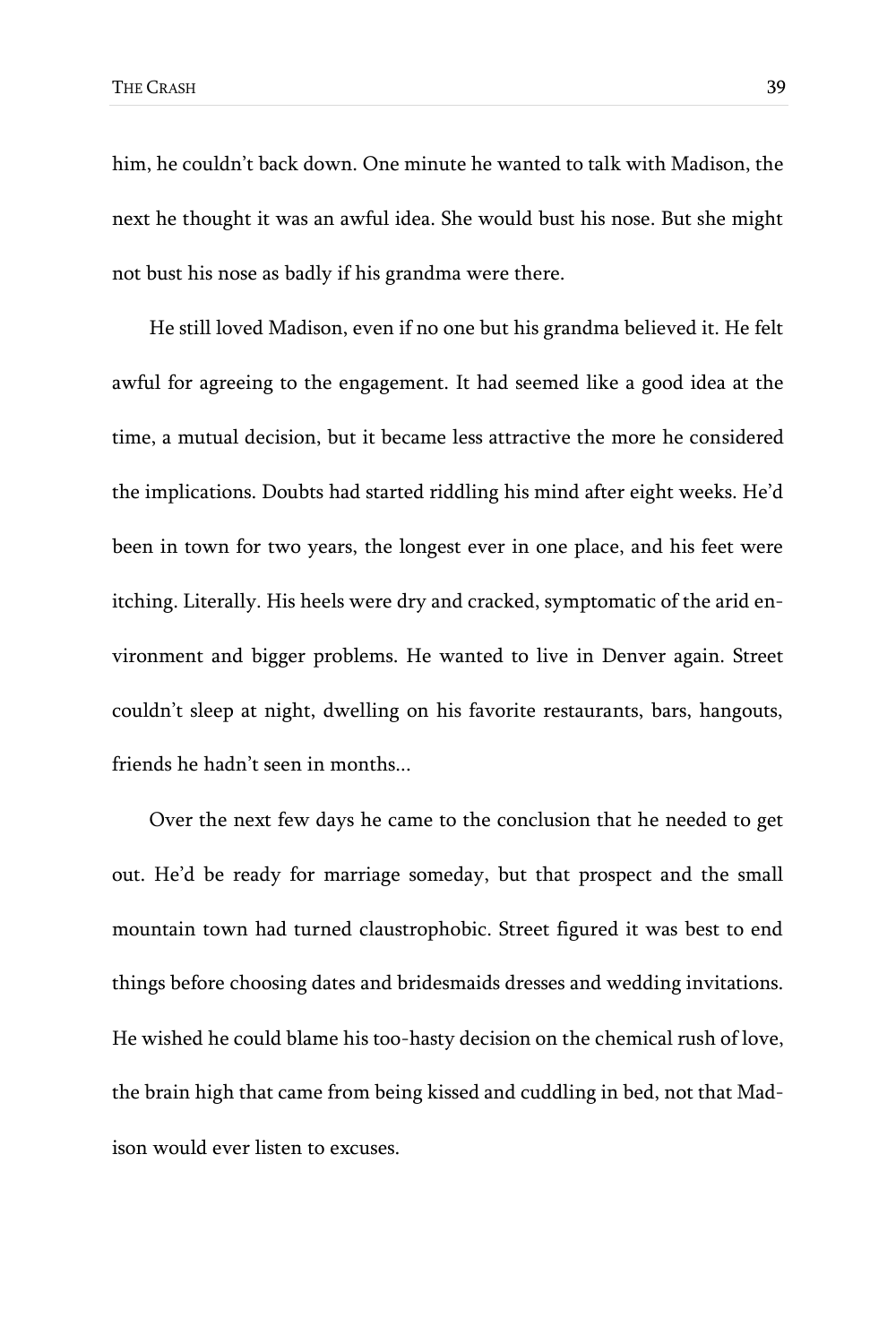He didn't know what to say other than he was sorry, but no words would be adequate. If he said, I made a mistake, let's get engaged again, she would be suspicious. If he brought her favorite caramel-filled chocolate bars and asked if they could be friends, he would look like a cheap asshole. The only thing that could mend his life would be to dissolve the laws of physics, turn back time, and never have agreed to the engagement. But those two months of wedding-planning had been so damned *happy*. Madison had never looked so bright or cheerful, like there were tiny light bulbs in her cheeks.

§

Her face had always been lovely, but she glared at him when she opened the door to the house they'd shared. Street wrinkled his eyebrows, opened his mouth, closed it again, and let his grandma do the talking. He couldn't step inside the hallway, and waited outside while his grandma and Madison went up to the bedroom to peer under her bed.

Street always figured that if he were cast in a movie his preferred role would be a villain. Heroes tended to be boring and wussy. Villains were interesting and complex, but he didn't feel villainous or evil. He had a story no one wanted to hear–not Madison, not her family, not most of the people in town.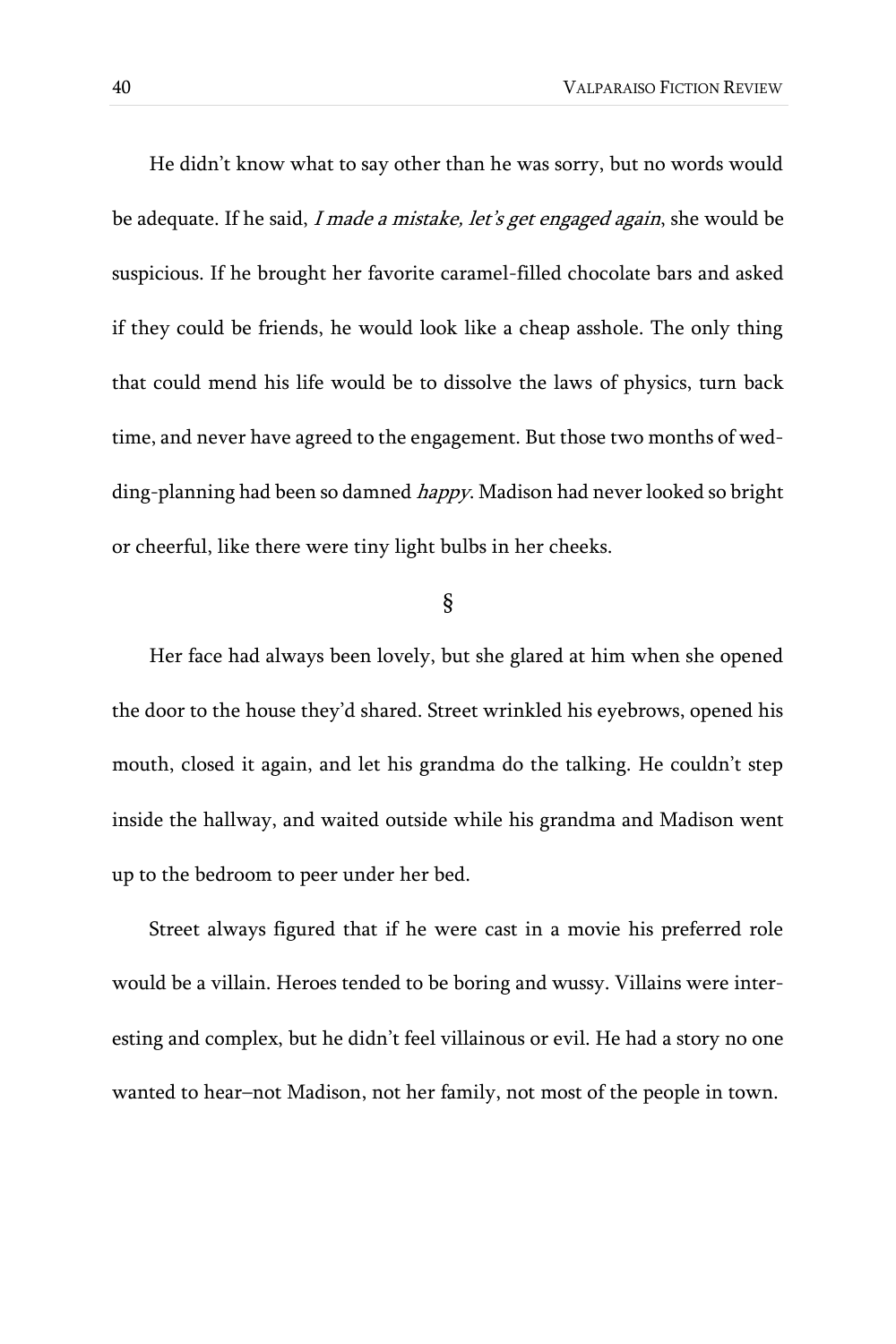It was after dinner, when he said he wanted out of the engagement. He'd made his grandma's cheese-stuffed burgers, a very good and bad idea since Madison said she loved a man who could cook.

She peered at him with a little smile on her face and said, "You're kidding, right?"

Street shook his head and stared at his folded hands. This was awful to say, awful to do, but he knew not telling her was worse, even though she cried, pleaded, and begged for him to reconsider. Then she screamed and called him an asshole, told him to get out of her house and that she never wanted to see him again.

He backed out of the driveway too fast, angry at her for being so angry with him. All he'd done was tell the truth. That was why the crash was so fulfilling. She shouldn't have parked her car so close to the mailbox, anyway. He sped over Monarch Pass, careening to Denver, and called his grandma from there. She came three days later with a suitcase of his clothes. They went to lunch and he poured his thoughts on the table like shaken soda, a fizzy and confused puddle.

"I hoped if we got married, town would feel like home and I could settle down and not be restless," he said.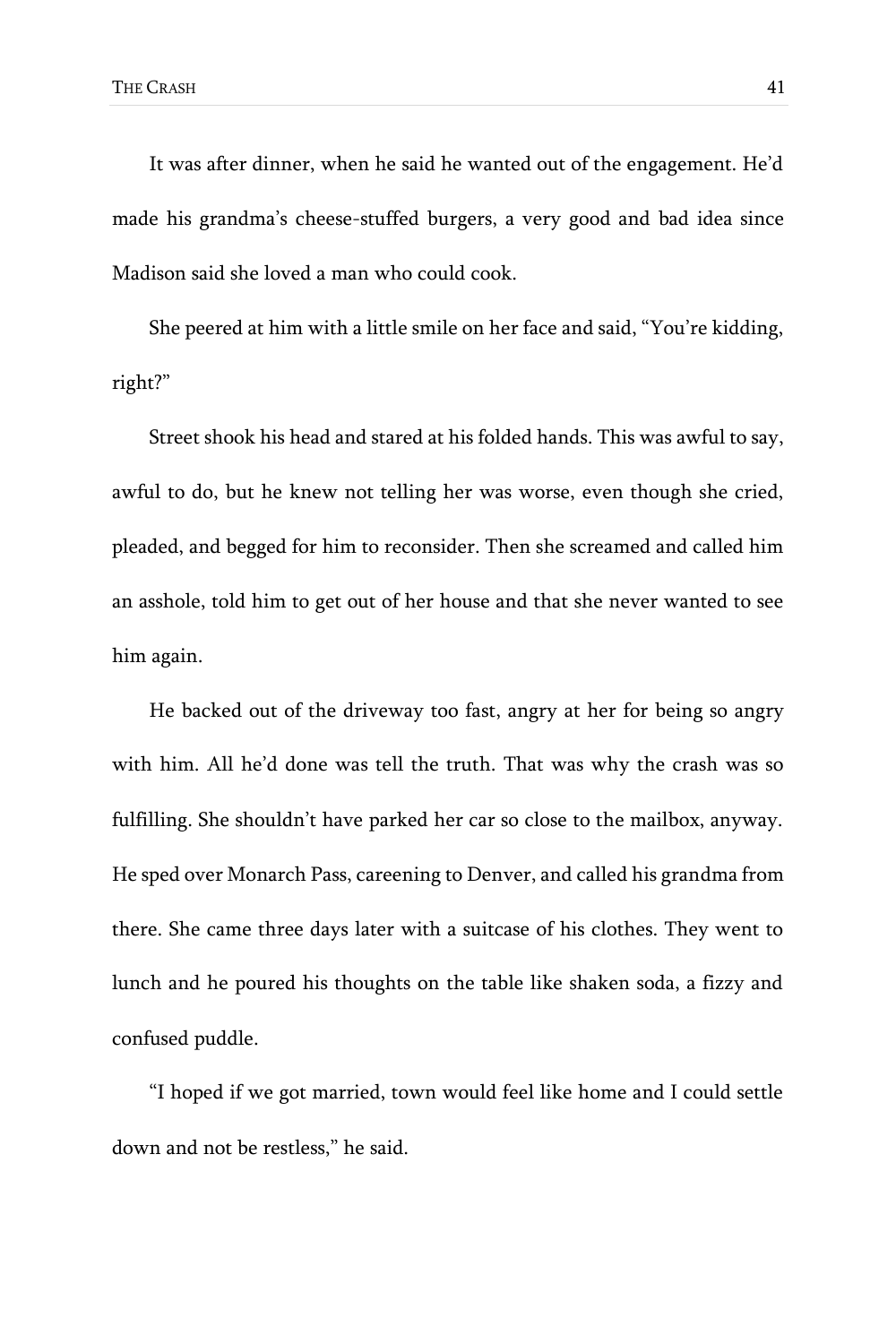"What's wrong with being restless?" his grandmother said. The question surprised him.

"You've stayed in one place forever and been happy," he said.

"But not your father," she said. "Happiness is complex. Not enough people realize that. It seems so simple, but causes too many divorces. Everyone asks that question, why can't this thing that makes me happy make you happy, too? It's better to have a little discomfort now than a lot of discomfort later."

But at the moment it felt like a lot of discomfort. It didn't help when Madison and his grandma reappeared at the door empty-handed.

"I can't find the boxes," she said with a shrug.

"They're not under the bed," said his grandmother.

"I'll bring them to court if I find them," said Madison, but he didn't believe her.

§

Street's father was kind and orbital. From the time Street was five his dad was on the road, working on sewers with special cleaning and repair equipment. It was an oddly good living because no one else wanted to do it. He sent checks monthly, came home for two days every six weeks, and then was off on a bus or train again. He liked solving problems, even ones that stank.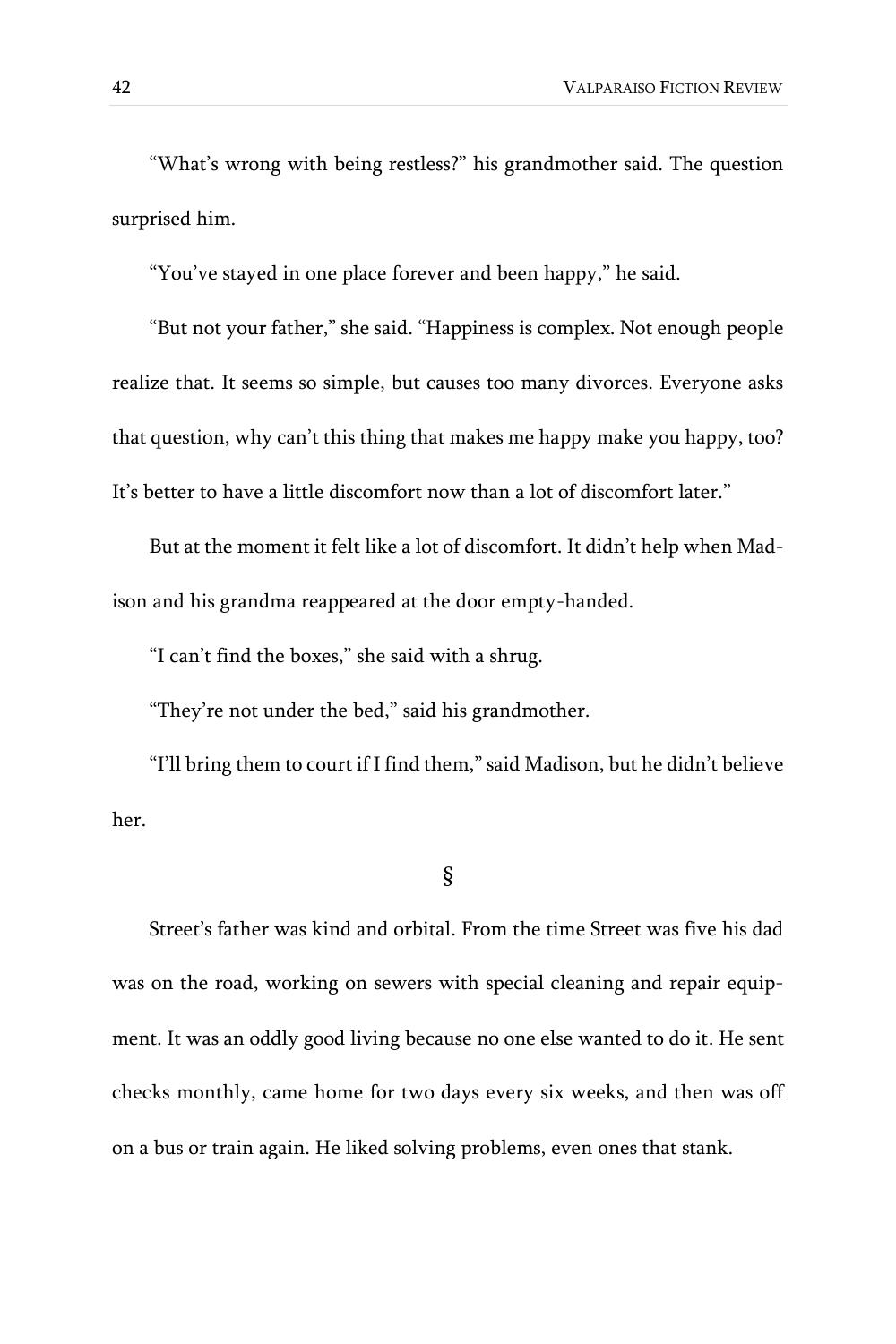A few months ago, Street read a newspaper article that claimed divorce didn't hurt kids in the long run. They had to get through some difficult months, sure, but there was no lasting psychological damage. This had been decided by a bunch of psychologists who questioned a bunch of kids who had divorced parents. They hadn't asked Street for his opinion.

When Street's father left the first time, he didn't understand what was happening. His mother was very sad. His grandmother came and got him a month later and said he was coming to live with her and his grandpa for a while. Thus began his boomerang life. He talked with his dad once a week on the phone. When his dad visited Denver, he stayed at a motel. When his dad visited his grandparents, he slept on the couch. His dad brought Street postcards and pins and pencils and pens from wherever he'd traveled last.

Street often took the bus back and forth from Denver to his grandparents' house. He liked sitting alone in a crowd of people, being blessedly anonymous. An old lady on a bus would believe anything he told her about his travels, that he'd been to Seattle and San Francisco and Tampa and Tulsa with his father, a traveling salesman who home-schooled Street on the road. The old lady nodded and said that must be wonderful, seeing so many places at such a young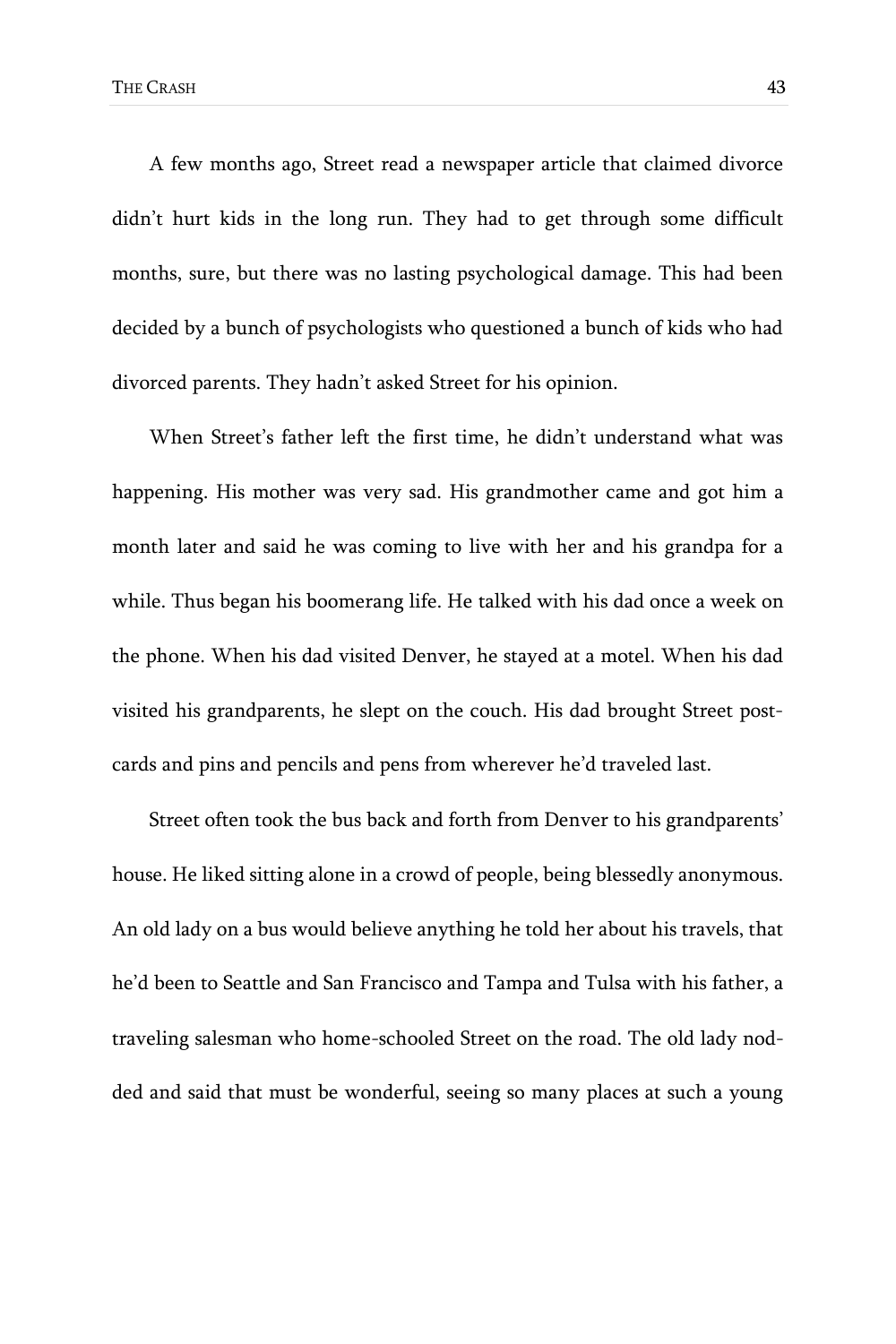age. Street nodded back in agreement and almost believed the story of his new self. For a half hour on a bus, that could be his real life.

Maybe that was why his dad liked traveling. He could establish himself with new people, decide who he wanted to be, and leave them again. Maybe after a while he'd figured out who he was, or perfected the idea of who he wanted to be. This idea of creating and re-creating himself was interesting to Street, but he knew it would alarm people in small towns where identity was built on tradition. Everyone knew you, your family, your birthday, and your middle name. Sometimes they knew more about you than you did about yourself, stories your mom never bothered to tell you. Street found that closeness a bit unsettling, but he knew that to Madison, it was a comfort.

"Lots of people in town have known me since I was a baby bump," she always said. "I wouldn't trade that history for anything."

So she had a posse, and he had his grandmother.

### §

On the morning of his court date, Street knew more people were looking at his grandma than at him or Madison. After he called off the engagement, his grandmother had gone over to Madison's house with cookies and been a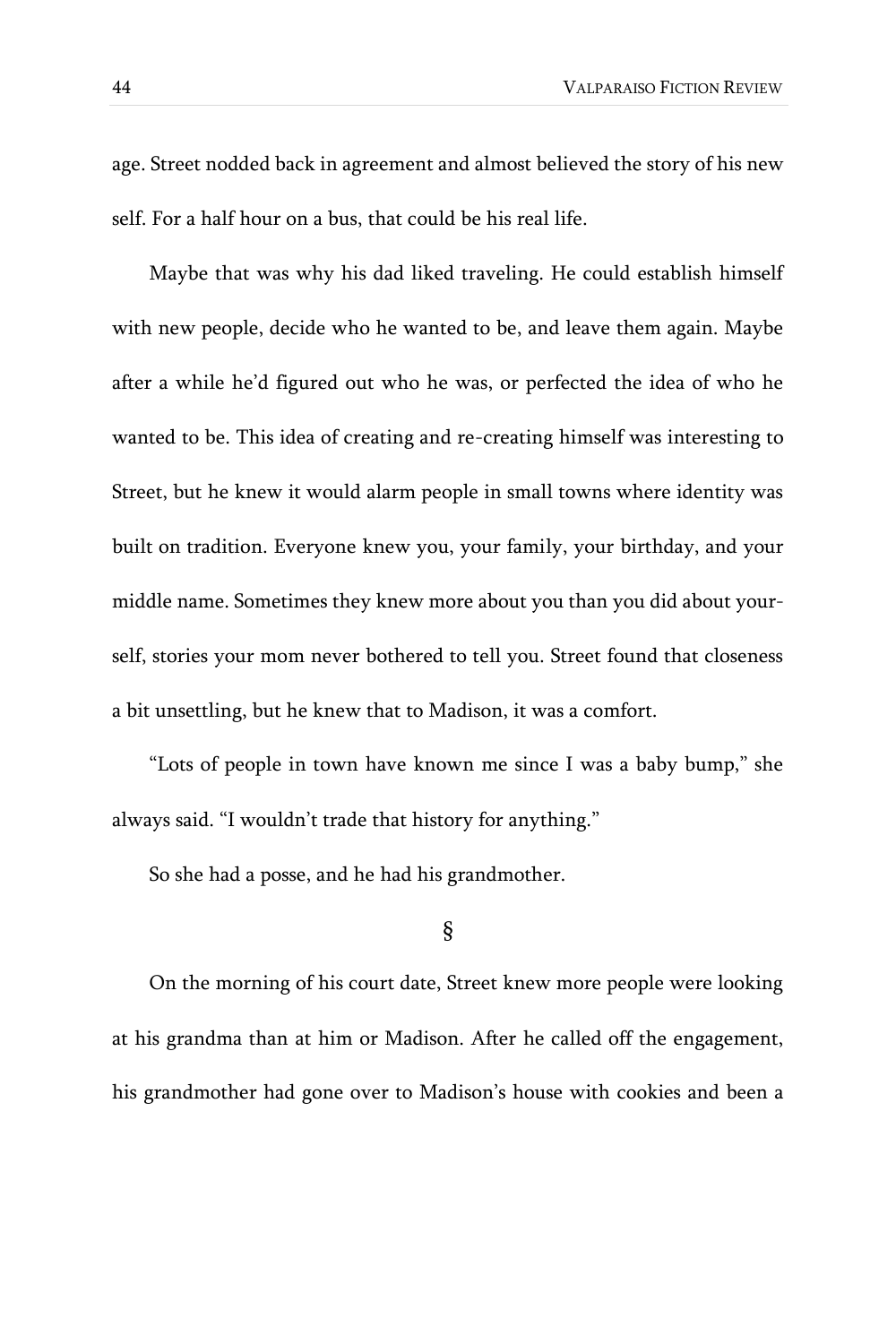shoulder to cry on, all the things Street couldn't do. She was the only reason he might be given a little leeway.

Street had no defense. He would pay the back rent. He would pay the bill for the car repair and any associated fines. He would mow and mow and mow until he had raised enough money to give Madison all that she was due. Seeing her in court was more difficult than he expected. Yes, she was mad about the car and the rent, but she wouldn't have been upset if they were still engaged. Those things would have been trifles. Her eyes were steel, and it was all about the ruined wedding and words he couldn't take back.

Street bit his lower lip. Was it a crime to change your mind? Maybe he should have suffered admirably for ten years like his dad, had a kid with her, then left Madison and the child and gotten a job on the road to explain his unhappiness. Then he would have come off as an even bigger jerk. There was no way to win this game. What else was there to say? Love grew and faded. It was a plant, not a boulder. Some kinds of love blossomed for longer than others. Love could be a perennial, an annual, a tree, a rose bush, a dandelion gone to seed...

The judge read off his fine—two thousand dollars in back rent, five hundred dollars to repair the car, and seven hundred dollars for leaving the scene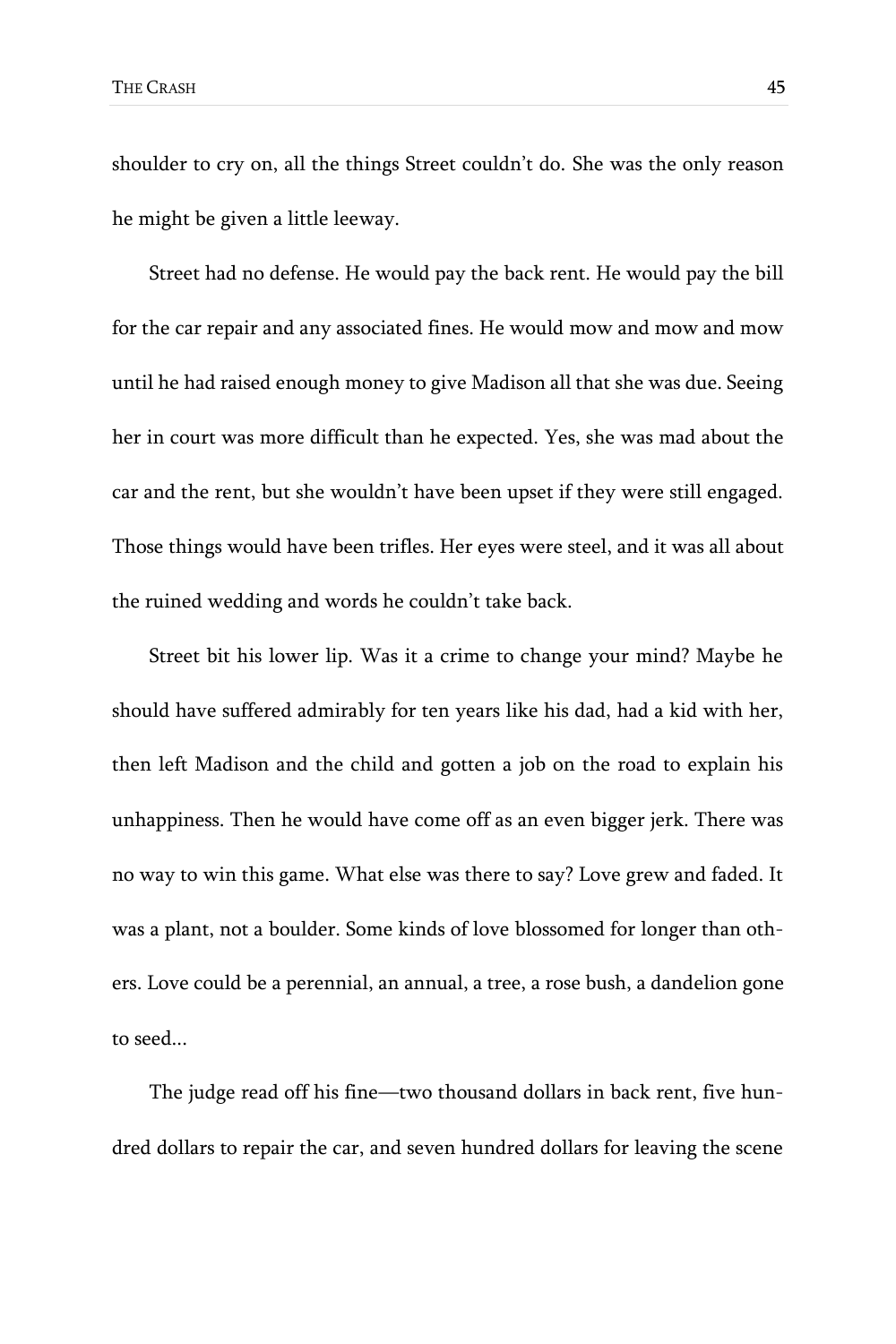of an accident. It was expensive, but less expensive than a wedding and what would have come after. It was hard for Street not to smile as he left court. Nobody would have read it the right way. The only people who understood him were football player ghosts.

#### §

The next day he found four golf balls while mowing the course, and a handful of loose change at the cemetery; he'd buy a coffee later. He mowed around old people, dead people, and dead people who were old. He ate the turkey sandwich his grandma had packed for his lunch and wondered how long it would take him to pay off the fine. A damn long time. But that was okay for now. He liked his grandma's couch, her company, her cooking, and he didn't know where to go after this or what he wanted. He only hoped that Madison might find those shoe boxes of memory. He needed to have his jogged, recall some snippet or idea or dream from his childhood. Maybe that would give him a direction.

Sitting on their graves, the dead people sipped cups of tea, slugged bottles of whiskey, and chided him for being human. He took another bite of his sandwich and envied the dead for two and a half seconds. They had no questions, but there were too many things about his life and himself that Street wanted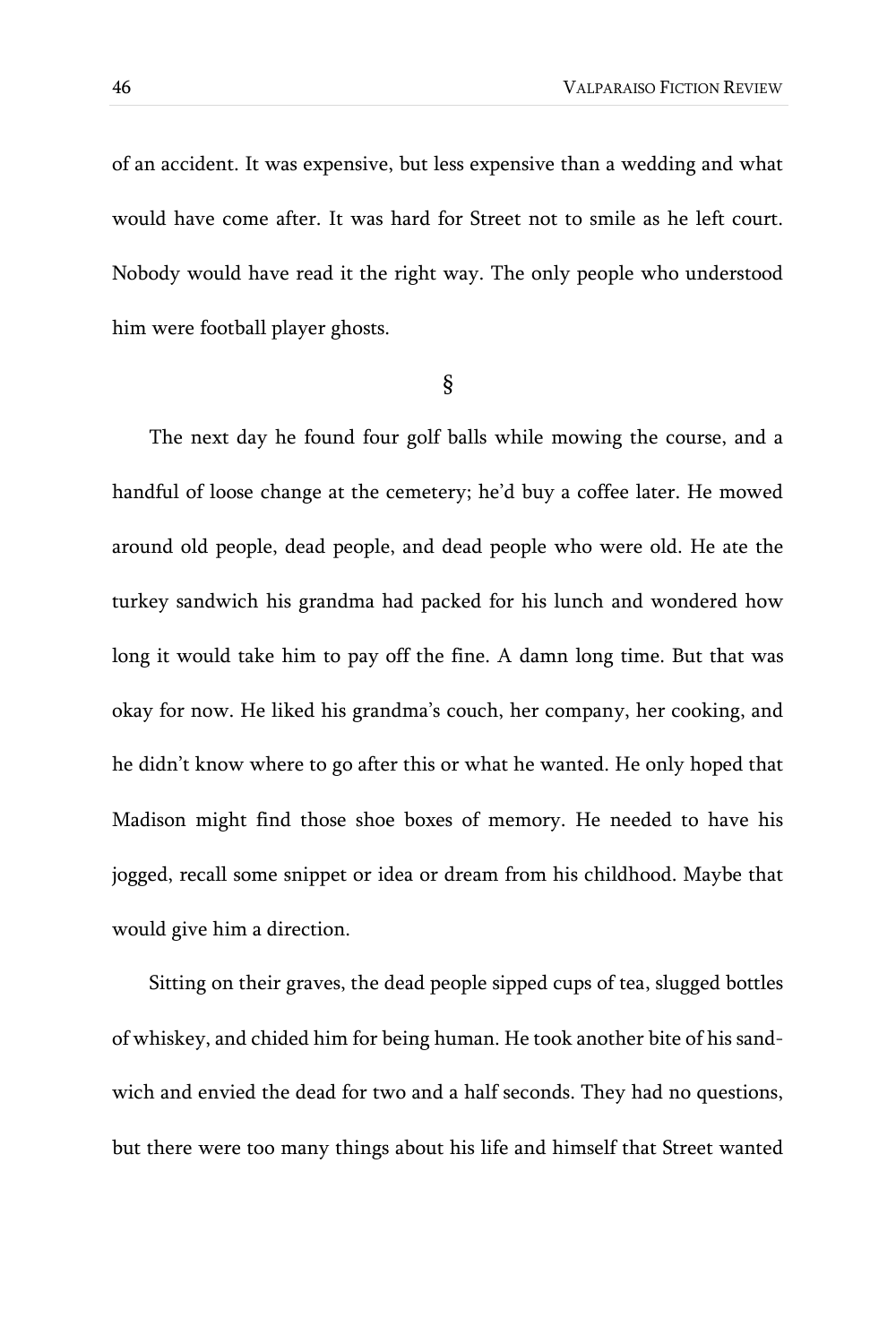to figure out, even if figuring things out tended to be painful in one way or another.

### §

Two weeks later Street was rummaging around under his old bed at his grandma's house, a bed that was now too small to fit him, when he found the shoeboxes. For a moment he sat and stared at them, remembering how he'd moved both boxes when Madison needed to store dresses from her grandma under her bed. Those huge garment boxes left no room for his mementos.

Street laid his hand on one of the dusty lids, wondering if he should open the shoeboxes or slide them back under the bed and pretend this had never happened. What was inside? He really couldn't remember and was scared to find out, but his hand flipped off the first lid before he could let himself stall any longer.

Inside he found his favorite blue plastic Pac-Man cup, a GI Joe figure, a He-Man Skeletor figure that had scared him when he was little, a plastic snake he'd won at the arcade, a Bugs Bunny Pez dispenser filled with grape Pez that was over twenty years old, and a random key he'd found walking down the sidewalk one day and kept, figuring he'd find a use for it or perhaps find the lock that it opened.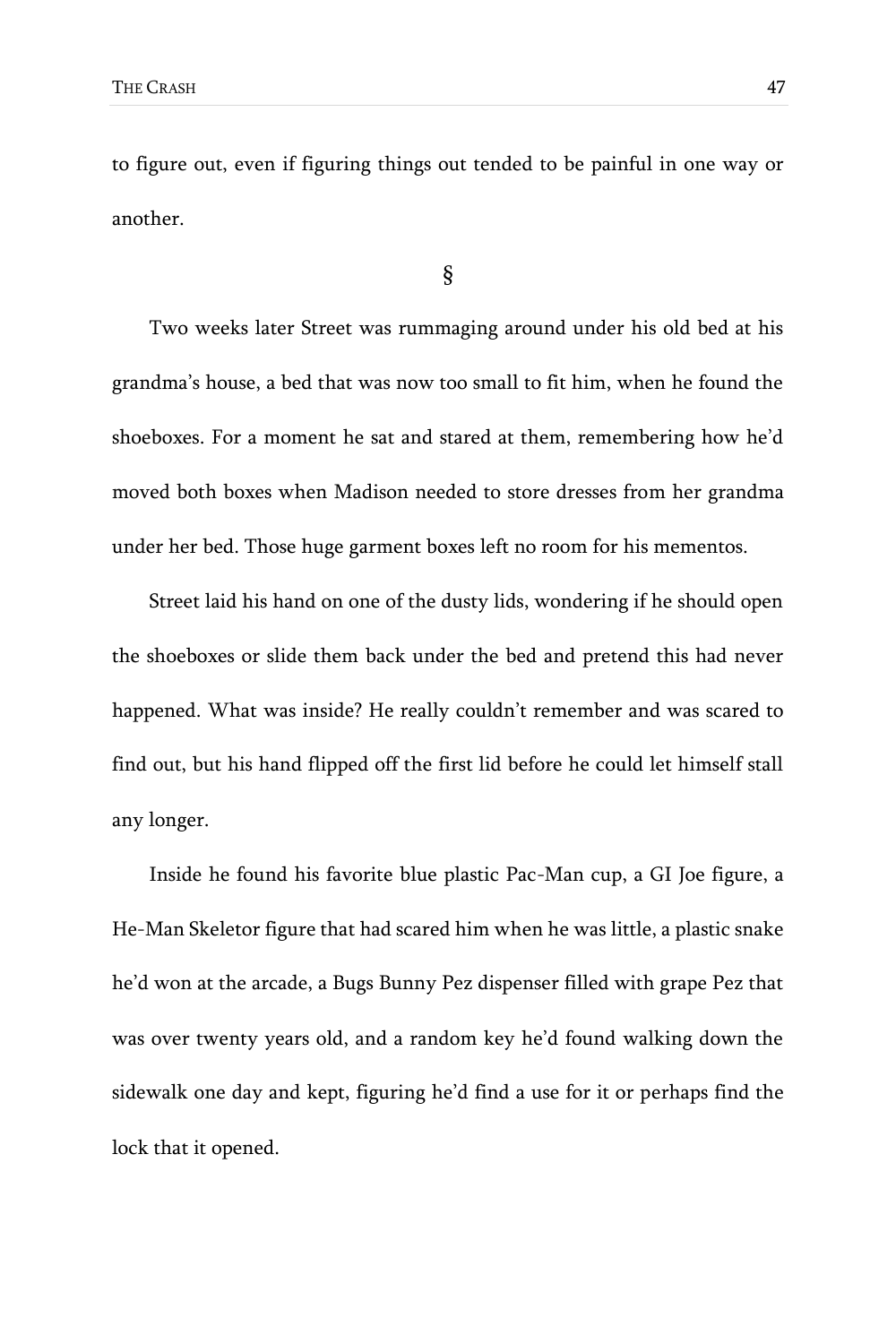The first box made him smile, but opening the second box made him bite his lower lip. It was full of things from his dad—tie tack pins from different cities, pens from hotels, and little soaps he'd planned to take along when he went traveling with his dad. Back then Street had imagined that someday they would go on the road together, even just for the summer. He'd added three wrappers from his favorites chocolate bars to the box so his dad would remember the kinds of candy he liked.

There were postcards his dad had mailed from all over—Washington, D.C. and Chicago and Dallas and Billings and St. Louis. The messages were always the same—I miss you. I'll be home soon. You'll see these places yourself someday.

Street flipped through the cards, reading those words over and over. He'd see those places someday. There was nothing about his dad taking him there, but he remembered his younger self fingering these postcards, waiting, longing for his dad and the road.

He still wanted to drive, be nomadic like his father, a lifestyle that sounded so comfortable the thought made him uncomfortable. What would it be to have no one know who he was, not just on a bus but all the time? A life that was both freeing and worrisome. Perhaps that was part of the reason why his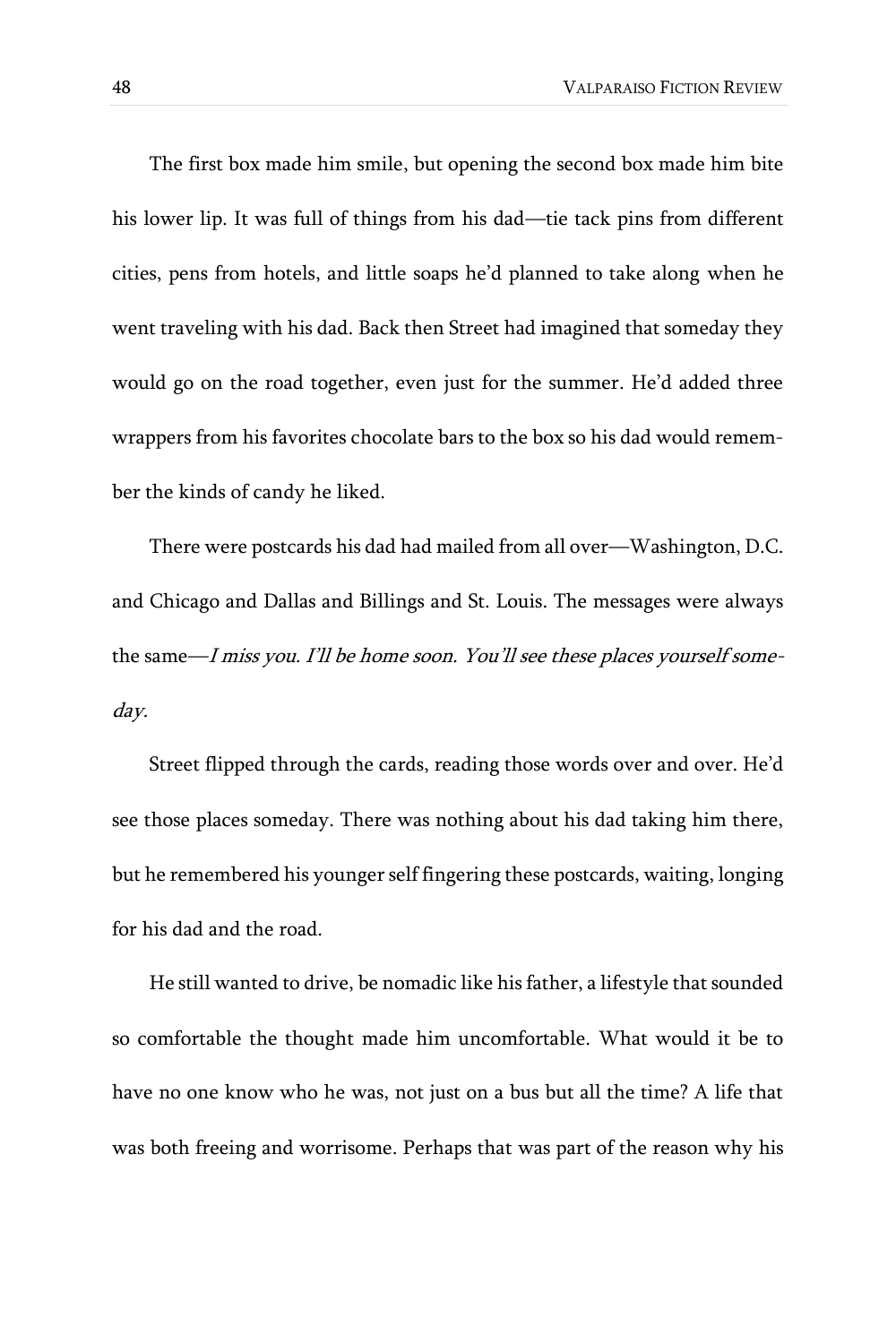dad had made those regular trips home, to have an anchor, to remind himself of who he was.

§

Three days later, the night before the monthly LLMS picnic, Street made chocolate chip cookies. He took a plate to Madison's house and left it on her front step along with the G.I. Joe and Skeletor figures. He left a plate on the graves of the football team members. Then he took a plate to the LLMS picnic and sat it on a card table with the rest of the food. He took a chicken salad sandwich from the tray of them and sat next to his grandmother, eating quietly until one of the ladies cleared her throat and told him the cookies were pretty good.

"You didn't buy them, did you?" she asked with more than a little hint of accusation in her voice.

"No, ma'am," he said. "I made them yesterday afternoon."

"Well, that's all right, then," she said, giving him a curt nod.

Street nodded back and took another bite of the chicken salad sandwich. Chicken salad didn't taste quite as bad as he remembered. Someday, after eating burgers and fries and other fast food delicacies for a month, he might even enjoy it. But now there was grass to mow and plans to make. As he glanced